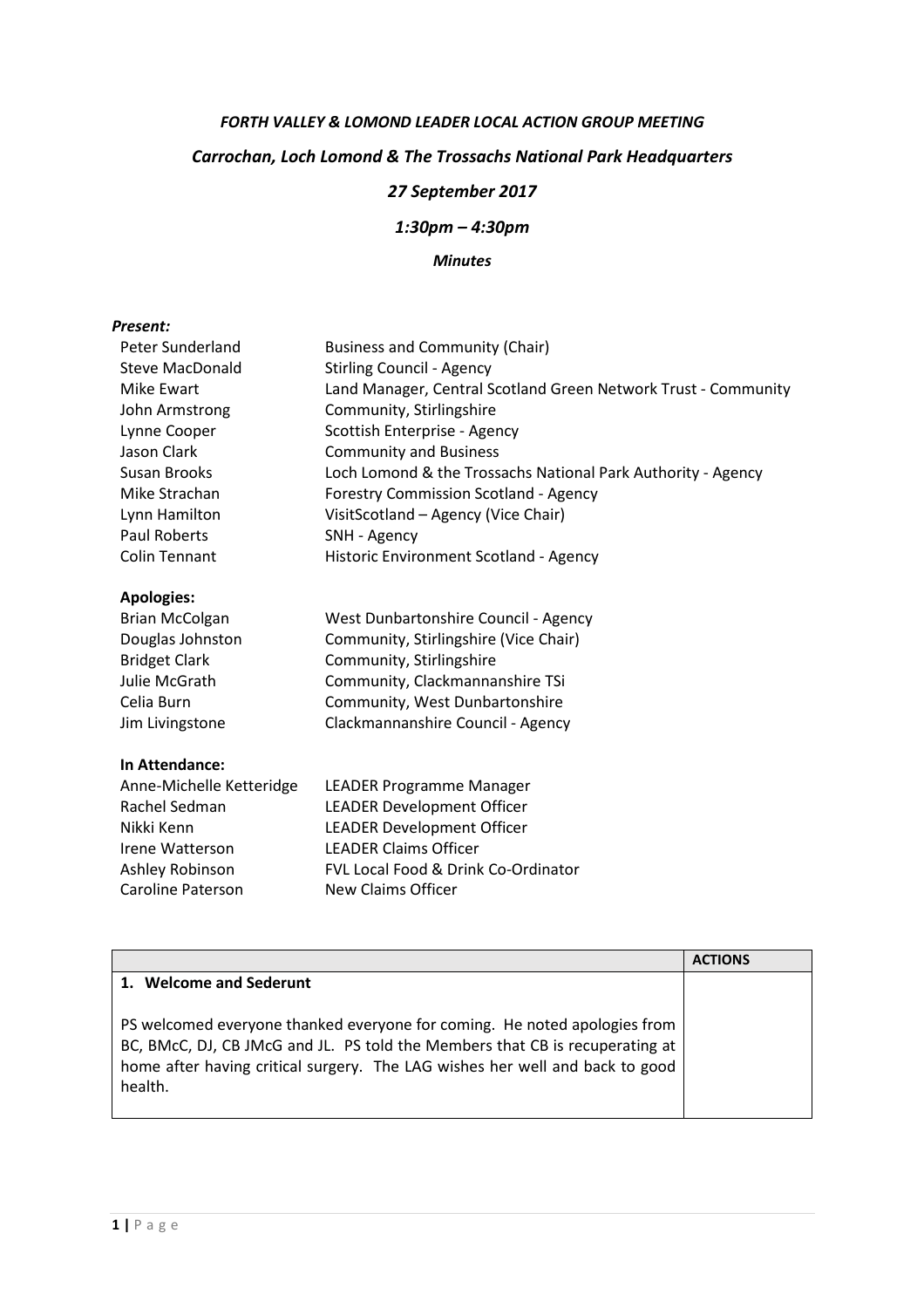|                                                                                                                                                                                                                                                                                                                                                                                                                                                                                                                                                                                                                                                                                                                                           | <b>ACTIONS</b>            |
|-------------------------------------------------------------------------------------------------------------------------------------------------------------------------------------------------------------------------------------------------------------------------------------------------------------------------------------------------------------------------------------------------------------------------------------------------------------------------------------------------------------------------------------------------------------------------------------------------------------------------------------------------------------------------------------------------------------------------------------------|---------------------------|
| 2. Quorum and Conflicts of Interest                                                                                                                                                                                                                                                                                                                                                                                                                                                                                                                                                                                                                                                                                                       |                           |
| PS asked AMK if the meeting was quorate. She confirmed that it was overall, but<br>not in terms of community/agency ratios. Paul Roberts, Lynne Cooper and Colin<br>Tennant volunteered not to vote on today's projects in order to ensure quorum.<br>PS thanked them for their assistance. Stirling Council has declared an interest in<br>the Bannockburn House project as interim owner of the house and funder of<br>some of the ineligible aspects of the project. Stirling Council has also declared<br>an interest in the Community Broadband Project as match funder.                                                                                                                                                             |                           |
| 3. Minutes of Last Meeting and Matters Arising                                                                                                                                                                                                                                                                                                                                                                                                                                                                                                                                                                                                                                                                                            |                           |
| PS asked if anyone had any issues in relation to the accuracy of the Minutes of<br>the meeting in June. No-one had any issues and the Minutes were proposed as<br>accurate by ME and seconded by PS.                                                                                                                                                                                                                                                                                                                                                                                                                                                                                                                                      | <b>MINUTE</b><br>APPROVED |
| <b>Matters Arising</b>                                                                                                                                                                                                                                                                                                                                                                                                                                                                                                                                                                                                                                                                                                                    |                           |
| PS asked AMK to give to give an update on matters arising. AMK introduced RS<br>and NK, the LAG's new Development Officers and SMacD as the Accountable<br>Body Representative.                                                                                                                                                                                                                                                                                                                                                                                                                                                                                                                                                           |                           |
| At the last meeting, the LAG asked if they could get a copy of their comments<br>together with their scores when they submitted them. AMK informed the LAG<br>that the web designer had done this and now both scores and comments are<br>showing on the LAG members' account on the website. The LAG agreed this was<br>much better for their records.                                                                                                                                                                                                                                                                                                                                                                                   |                           |
| AMK reminded the LAG that at the last meeting, they approved the Wester Third<br>Kota Cabins/Glamping Project with one of the conditions of grant being for the<br>Applicant to consider if they could provide disabled access to at least one of the<br>Kotas. BC and CB volunteered to be the LAG's delegated authority to check that<br>the disabled access had been thoroughly explored and approve the project on<br>the LAG's behalf. AMK informed the LAG that the Applicant welcomed the<br>feedback from the LAG and has actually taken this further by making all three<br>glamping pods with disabled access. On this basis, the project has been<br>approved. PS thanked BC and CB on behalf of the LAG for their assistance. |                           |
| <b>LEADER Update</b><br>4.                                                                                                                                                                                                                                                                                                                                                                                                                                                                                                                                                                                                                                                                                                                |                           |
| 4.1 CLLD Working Group                                                                                                                                                                                                                                                                                                                                                                                                                                                                                                                                                                                                                                                                                                                    |                           |
| AMK gave a brief update on the CLLD (Community Led Local Development)<br>Working Group which has been set up to raise awareness of the benefits of the<br>LEADER approach to rural development. Discussions to be had are to ensure<br>politicians know about the LEADER method and to broaden their understanding.<br>AMK advised that a piece of work to consult all LAG members in Scotland was<br>about to be advertised.                                                                                                                                                                                                                                                                                                             |                           |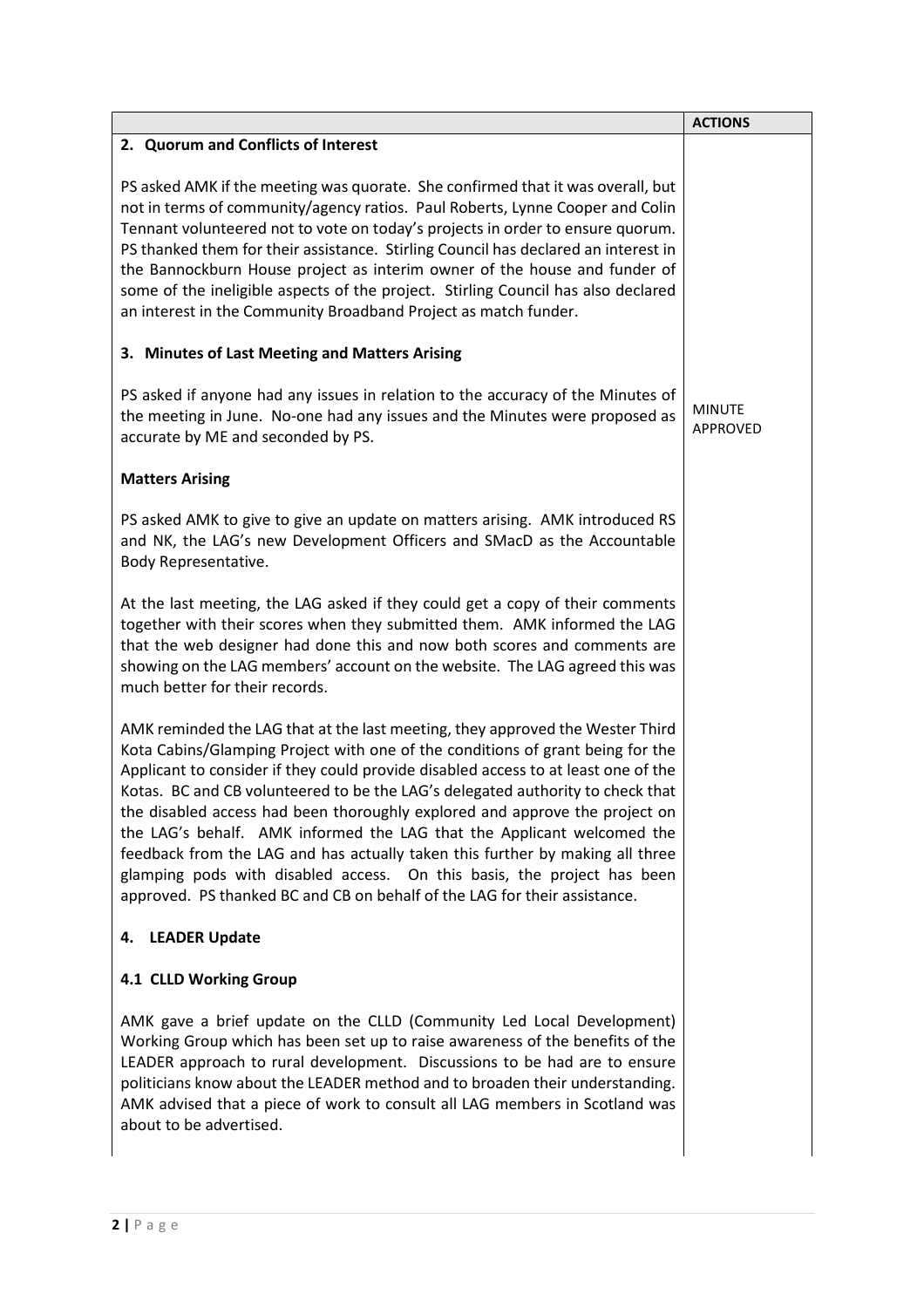|                                                                                                                                                                                                                                                                                                                                                                                                                                                                                                                                                                                                                                                                                                                                                                                                                                                        | <b>ACTIONS</b> |
|--------------------------------------------------------------------------------------------------------------------------------------------------------------------------------------------------------------------------------------------------------------------------------------------------------------------------------------------------------------------------------------------------------------------------------------------------------------------------------------------------------------------------------------------------------------------------------------------------------------------------------------------------------------------------------------------------------------------------------------------------------------------------------------------------------------------------------------------------------|----------------|
| The idea was to use an online discussion platform, possibly Viima, to explore<br>what rural development might look like in the future. There will also be some<br>face to face workshops, but the timescale was very tight as the idea was that the<br>work would be ready to inform the work of the National Council of Rural Advisers<br>which the Cabinet Secretary had set up to advise him on rural Scotland post<br>Brexit and that was due to report back in early Spring.                                                                                                                                                                                                                                                                                                                                                                      |                |
| 4.2 Accountable Bodies Meeting                                                                                                                                                                                                                                                                                                                                                                                                                                                                                                                                                                                                                                                                                                                                                                                                                         |                |
| SMacD advised the LAG that he was not able to attend the recent AB meeting<br>but Kyle Barrie attended in his place. He told the Members that KB described the<br>meeting difficult to follow and had described it as 'a bit of a rammie'. From KBs<br>notes of the meeting, LARCs has been discussed and the comments were not all<br>positive. Timelines had been discussed for this Programme as well as the recent<br>LARCs training which seemed to have been well received by LAG staff. SMacD<br>said that it sounded like not all areas were using LARCs in full as the Service Level<br>Agreement didn't mentioned it, although AMK added that this would probably<br>create audit problems for areas not using LARCs so wouldn't encourage this.<br>SMacD advised that KB had also said there was nothing definitive on penalties as<br>yet. |                |
| MS advised that he heard that the length of time had been extended to 2022 for<br>some EU programmes, SMacD said that structural funds have been given the<br>2022 date. AMK confirmed that formal guidance received was that that LEADER<br>is still working towards a 2020 end date.                                                                                                                                                                                                                                                                                                                                                                                                                                                                                                                                                                 |                |
| 5. Projects for discussion and decision                                                                                                                                                                                                                                                                                                                                                                                                                                                                                                                                                                                                                                                                                                                                                                                                                |                |
| 5.1 Braeport Centre Feasibility Study for Redevelopments                                                                                                                                                                                                                                                                                                                                                                                                                                                                                                                                                                                                                                                                                                                                                                                               |                |
| RS presented this project to the Members showing some photographs on screen<br>and explaining Dunblane Development Trust has been managing the centre since<br>2004. In 2015, a business plan including community and user group consultation<br>was produced in order to take the facility into community ownership. Stirling<br>Council confirmed their decision to transfer ownership of the facility in April 2017<br>although the legal documents are not yet finalised.                                                                                                                                                                                                                                                                                                                                                                          |                |
| RS explained that the application to LEADER is for a feasibility study to develop<br>their facility to be better suited to their users and to provide other essential<br>services for the community, namely services for older people and local<br>businesses including a dementia café and flexible office space.                                                                                                                                                                                                                                                                                                                                                                                                                                                                                                                                     |                |
| PS thanked RS and invited the Members to discuss this Application. The LAG<br>thought it was a fairly straightforward project which would strengthen<br>community empowerment and assist small businesses needing space and<br>facilities. However, it was noted that the draft brief produced focused more on<br>the architectural feasibility although financial feasibility needed to be explored<br>too. The LAG was also concerned about the procurement method being used for<br>this piece of work as the application implied they would only look at local                                                                                                                                                                                                                                                                                     |                |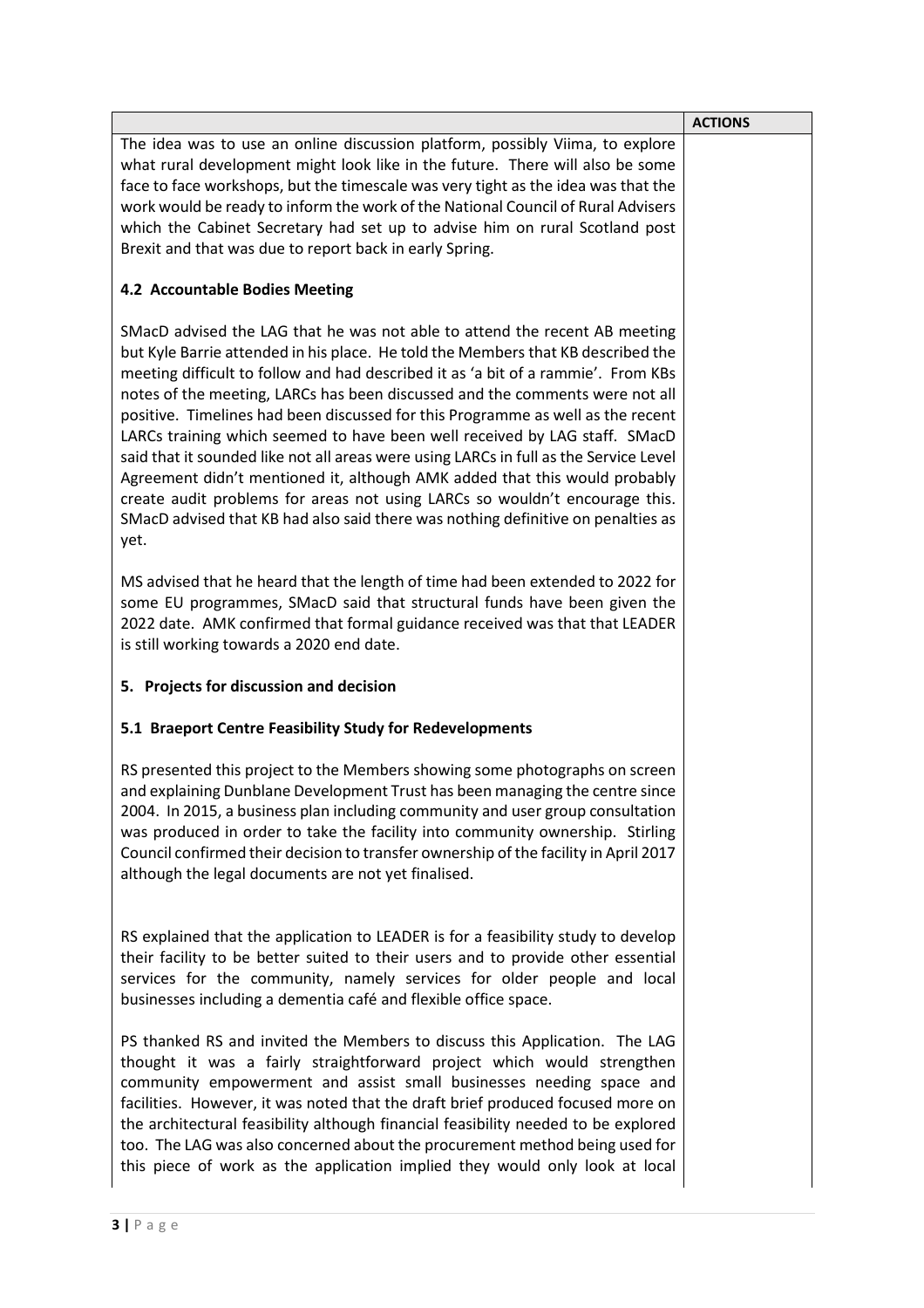|                                                                                                                                                                                                                                                                                                                                                                                                                                                                                                                                                                                                                                                                                                                                                                                                                                                                                                                                              | <b>ACTIONS</b>                                       |
|----------------------------------------------------------------------------------------------------------------------------------------------------------------------------------------------------------------------------------------------------------------------------------------------------------------------------------------------------------------------------------------------------------------------------------------------------------------------------------------------------------------------------------------------------------------------------------------------------------------------------------------------------------------------------------------------------------------------------------------------------------------------------------------------------------------------------------------------------------------------------------------------------------------------------------------------|------------------------------------------------------|
| contractors. The LAG said it was important that the procurement was open and<br>transparent and recommended Public Contract Scotland for this purpose<br>ensuring the contract was advertised widely.                                                                                                                                                                                                                                                                                                                                                                                                                                                                                                                                                                                                                                                                                                                                        | <b>PROJECT</b>                                       |
| The LAG voted unanimously to approve this project on condition that the<br>Applicant uses Public Contract Scotland with the selection process kept on<br>record. There was also a requirement to include exploring the financial feasibility<br>of the Centre as part of the feasibility study.                                                                                                                                                                                                                                                                                                                                                                                                                                                                                                                                                                                                                                              | APPROVED WITH<br><b>CONDITIONS</b>                   |
| 5.2 Bannockburn House - The Sleeping Beauty                                                                                                                                                                                                                                                                                                                                                                                                                                                                                                                                                                                                                                                                                                                                                                                                                                                                                                  |                                                      |
| <b>SMacD left the room</b>                                                                                                                                                                                                                                                                                                                                                                                                                                                                                                                                                                                                                                                                                                                                                                                                                                                                                                                   |                                                      |
| RS presented this Application to the LAG showing photographs on screen. RS<br>explained that Bannockburn House Trust (BHT) has been fundraising to purchase<br>Bannockburn House with a view to developing it for community benefit. RS<br>explained that the overall vision is to contribute to the regeneration of<br>Bannockburn as a whole as well as attracting more visitors to Stirling and the<br>wider Forth Valley area. The organisation has already proved themselves to be<br>rooted in the community through 600 people answering a community<br>consultation questionnaire in 2 weeks, 2,000 attending an open weekend in 2016<br>and 100 volunteers signing up to be involved.                                                                                                                                                                                                                                               |                                                      |
| RS went on to say that the Trust currently have no staff and the LEADER part of<br>the project is to set up a staff structure and train a Board of Directors for the<br>successful management and development of this community asset.                                                                                                                                                                                                                                                                                                                                                                                                                                                                                                                                                                                                                                                                                                       |                                                      |
| The applicant is in discussion with the Heritage Lottery Fund to fund the future<br>phases of the project which will require substantial funds to renovate part of the<br>house into visitor accommodation and events such as weddings and corporate<br>hire as well as developing more of the identified community led projects.                                                                                                                                                                                                                                                                                                                                                                                                                                                                                                                                                                                                            |                                                      |
| PS thanked RS and asked the Members for comments.                                                                                                                                                                                                                                                                                                                                                                                                                                                                                                                                                                                                                                                                                                                                                                                                                                                                                            |                                                      |
| The LAG agreed this was an ambitious and exciting project with a good fit with<br>the local development strategy. The LAG discussed the applicant's ability to<br>deliver such an ambitious project agreeing that this was the rationale for the<br>project, focusing on staff and professionalising the organisation, which made the<br>project so innovative. The LAG asked if the length of LEADER projects had to be<br>a maximum of two years. AMK informed the Members that projects could run<br>for longer, which could be beneficial for this project as there is a lot of work to<br>cover and agreed that the first phase is to get a contracts manager in post.<br>However, it was agreed that the best way to deal with this was to invite BHT to<br>come back to the LAG by December 2018 to apply for more funding in from<br>LEADER to help with the future phases, if there was still funds available in the<br>LEADER pot. |                                                      |
| The LAG unanimously approved this project on condition that match funding is<br>approved and that the House is in community control.                                                                                                                                                                                                                                                                                                                                                                                                                                                                                                                                                                                                                                                                                                                                                                                                         | <b>PROJECT</b><br>APPROVED WITH<br><b>CONDITIONS</b> |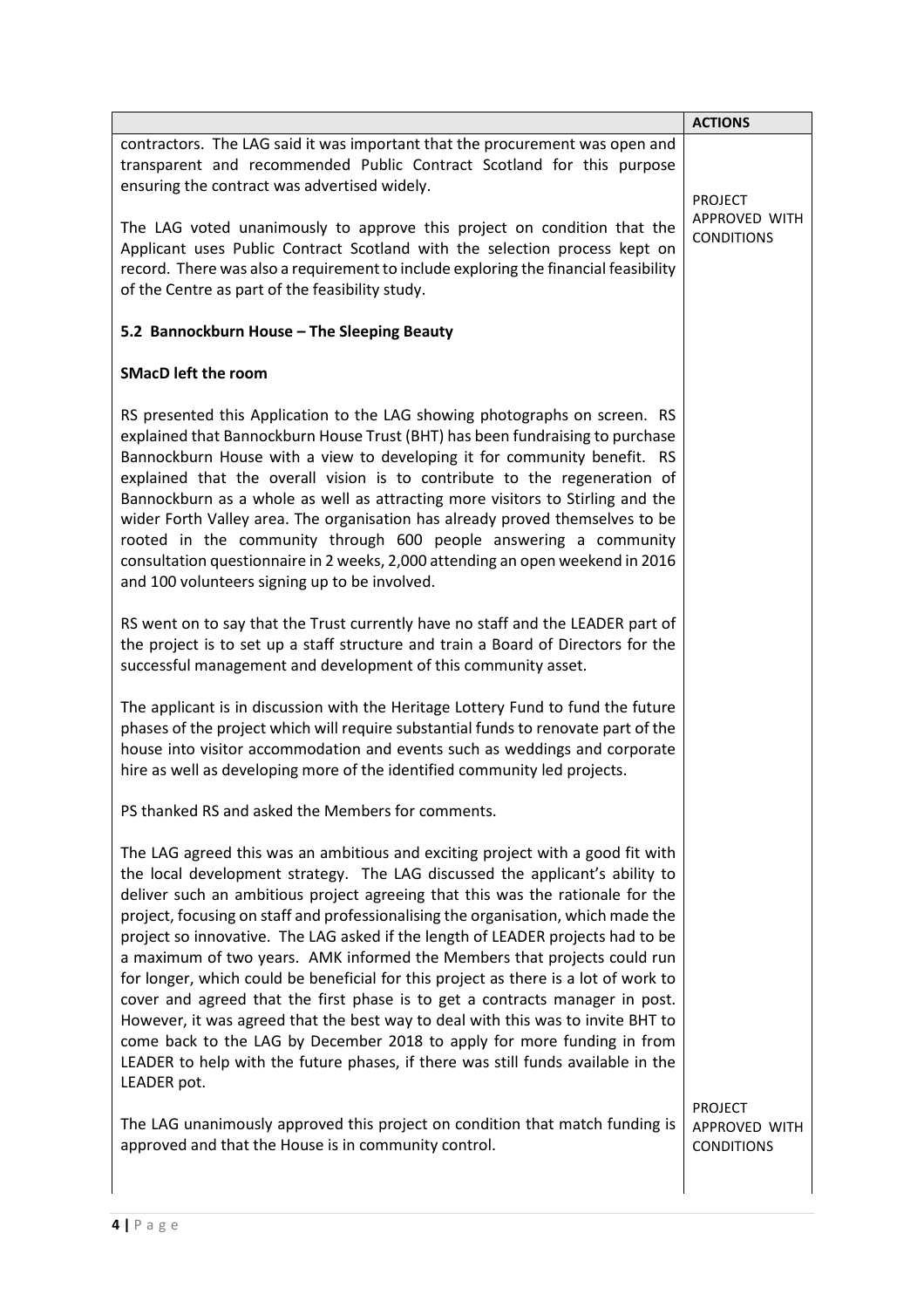|                                                                                                                                                                                                                                                                                                                                                                                                                                                                                                                         | <b>ACTIONS</b> |
|-------------------------------------------------------------------------------------------------------------------------------------------------------------------------------------------------------------------------------------------------------------------------------------------------------------------------------------------------------------------------------------------------------------------------------------------------------------------------------------------------------------------------|----------------|
| <b>SMacD returned to the room</b>                                                                                                                                                                                                                                                                                                                                                                                                                                                                                       |                |
| 5.3 Cycle Tourism Project                                                                                                                                                                                                                                                                                                                                                                                                                                                                                               |                |
| RS presented this Project advising the Members that it was highlighted as a<br>recommended action in the Rural Stirling Economic Action Plan, FVL LEADER<br>Local Development Strategy and further discussed by the Strategic Activity sub-<br>group and also at a scoping meeting in June. A project specific steering group<br>has also been set up, due to the meeting in October if the LAG approves the<br>project. BC has offered to sit on the steering group on behalf of the LAG, if the<br>LAG is supportive. |                |
| RS went on to say the project activities have been based on national research<br>done by a number of key organisations as well as looking at projects such as the<br>Scottish Border's Leisure Cycling strategy and local research done by BC and the<br>Strategic Paths Group.                                                                                                                                                                                                                                         |                |
| Overall, the project is focussed around bringing together cycle infrastructure and<br>tourism activities that already exist in our area, promoting this all in a way that<br>makes the sum greater than the parts and additionally finding the gaps and<br>opportunities in the cycle tourism offering, and looking for creative ways to fill<br>them with the help of LAG partners.                                                                                                                                    |                |
| The Project is looking for 100% LEADER funding on the basis that in-kind support<br>will be provided by partners and new activities highlighted by this project will be<br>funded by partners such as Sustrans and Cycling Scotland who can only fund<br>capital projects.                                                                                                                                                                                                                                              |                |
| RS advised that it fits within the LEADER strategy under four out of five of our<br>priorities including strengthening the rural economy, building community<br>resilience, increasing access to our natural and cultural environment and<br>realising the economic and community potential of our strategic landscape<br>assets.                                                                                                                                                                                       |                |
| PS thanks RS and invited the Members to discuss.                                                                                                                                                                                                                                                                                                                                                                                                                                                                        |                |
| LH advised that with her VisitScotland hat on, cycle tourism brings £239M per<br>year to the Scottish economy with mountain biking alone resulting in £48.5M<br>GVA. This is why the Strategic Group had been so keen to develop the project<br>and employ someone to work exclusively on developing the cycle tourism<br>product of the area and to promote the excellent cycling facilities which already<br>exist. It was also noted that mountain bike tourism is a growth sector for Scottish<br>Enteprise.        |                |
| The LAG were very supportive of this LAG-led project and wanted to encourage<br>linking with neighbouring LAGs such as KVF LEADER with their Canal By Bike<br>Project which is also being developed. The LAG also wanted the emphasis of the<br>job to be less about reviewing what there is already and more towards action.<br>Also recommended making links with the Scottish Enteprise Tourism Team. The                                                                                                            |                |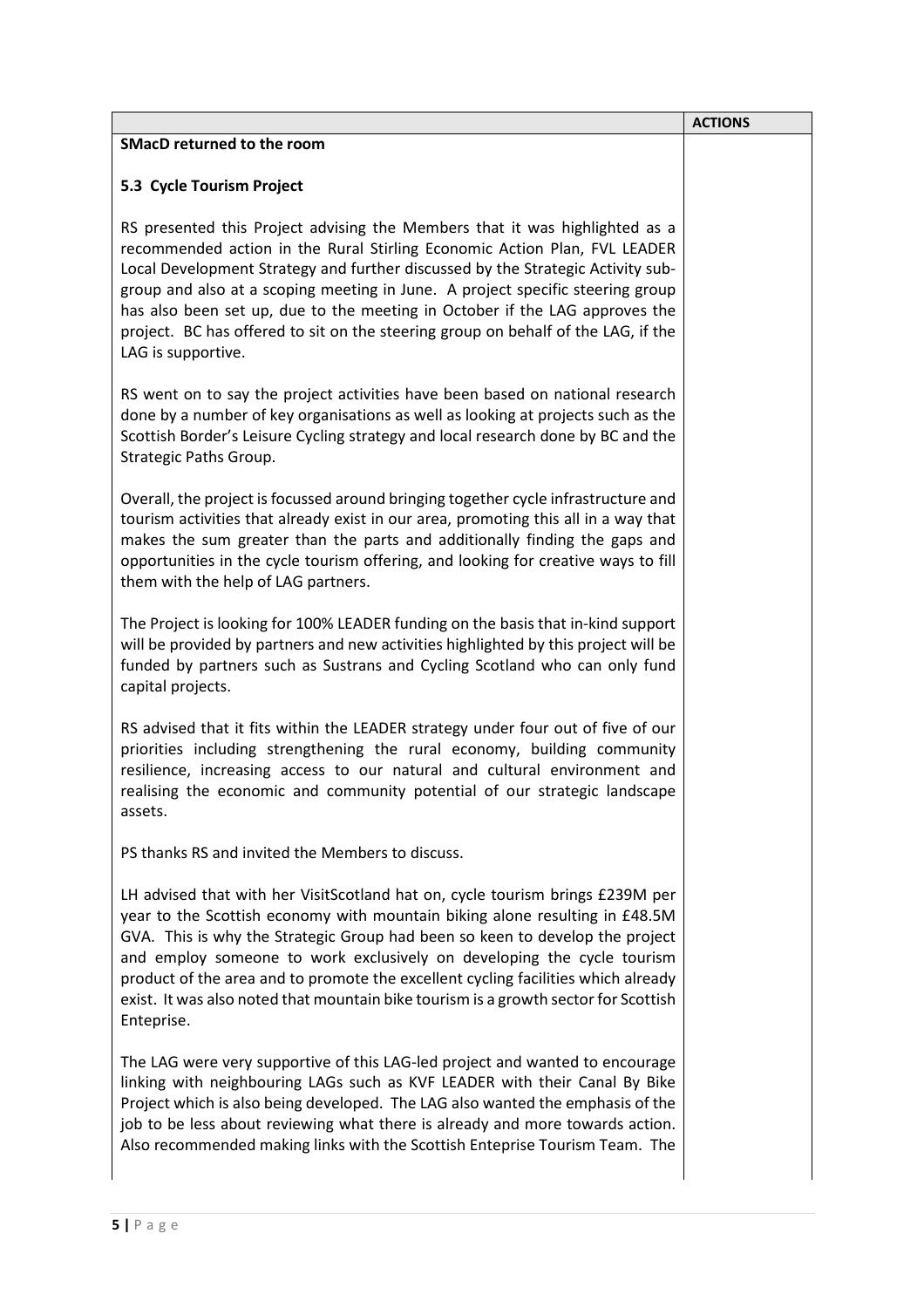|                                                                                                                                                                                                                                                                                                                                                                                                                                                                                                                                                                                                                                                                                                                                       | <b>ACTIONS</b>                |
|---------------------------------------------------------------------------------------------------------------------------------------------------------------------------------------------------------------------------------------------------------------------------------------------------------------------------------------------------------------------------------------------------------------------------------------------------------------------------------------------------------------------------------------------------------------------------------------------------------------------------------------------------------------------------------------------------------------------------------------|-------------------------------|
| key to the success of the project will be the ability of the person to engage with<br>businesses in the area.                                                                                                                                                                                                                                                                                                                                                                                                                                                                                                                                                                                                                         | APPROVED WITH                 |
| The LAG approved this project with standard conditions.                                                                                                                                                                                                                                                                                                                                                                                                                                                                                                                                                                                                                                                                               | STANDARD<br><b>CONDITIONS</b> |
| 5.4 Community Broadband Officer                                                                                                                                                                                                                                                                                                                                                                                                                                                                                                                                                                                                                                                                                                       |                               |
| <b>SMacD left the room</b>                                                                                                                                                                                                                                                                                                                                                                                                                                                                                                                                                                                                                                                                                                            |                               |
| RS presented this project advising that the improvement of rural broadband was<br>explicitly written into the LEADER Local Development Strategy both in terms of<br>improving access to vital services for rural communities and strengthening the<br>rural economy but also in terms of community empowerment.                                                                                                                                                                                                                                                                                                                                                                                                                       |                               |
| RS advised that although identified as a priority for the area, few applications<br>have been received, and consultation with groups has found there are barriers<br>due to the technical and complicated nature of the broadband projects which<br>meant that communities that did not have technically confident volunteers were<br>less likely to take forward broadband projects.                                                                                                                                                                                                                                                                                                                                                 |                               |
| RS said that after much discussion at the Broadband Delivery Group and also<br>discussions with individual communities, it was identified that a person to add<br>capacity to a number of communities is needed, who will have the knowledge<br>and time to progress the improvement of broadband services to several areas.<br>With the employment of the Local Food and Drink Co-ordinator, we seem to have<br>hit upon a model for development that is well received and works. It is proposed<br>that this Officer will work alongside the part-time Broadband contractor at<br>Stirling Council, so wouldn't be working in isolation, although in a role with a<br>greater community focus and targeting particular communities. |                               |
| PS thanked RS and asked the Members for their comments.                                                                                                                                                                                                                                                                                                                                                                                                                                                                                                                                                                                                                                                                               |                               |
| The LAG agreed that improving broadband will benefit the rural economy by<br>benefitting existing businesses and attracting new business and potentially new<br>residents, and welcomed the potential of this project's hands-on support to<br>enable and assist communities to find solutions to improve their broadband<br>provision. The project was an excellent fit with the Local Development Strategy<br>and good value for money as it was piggy-backing onto the existing work of the<br>LEADER team.                                                                                                                                                                                                                        |                               |
| The LAG approved this project unanimously with Standard Conditions.                                                                                                                                                                                                                                                                                                                                                                                                                                                                                                                                                                                                                                                                   | APPROVED WITH                 |
| <b>SMacD returned to the room</b>                                                                                                                                                                                                                                                                                                                                                                                                                                                                                                                                                                                                                                                                                                     | STANDARD<br><b>CONDITIONS</b> |
| As this is the last LAG meeting for IW as she was moving on to pastures new, PS<br>took the opportunity of a comfort break to speak on behalf of the Members to<br>thank IW for her work over the last few LEADER Programmes as Claims Officer<br>and presented her with a card and a token of their appreciation.                                                                                                                                                                                                                                                                                                                                                                                                                    |                               |
| 6. Feedback from Subgroups/Working Groups                                                                                                                                                                                                                                                                                                                                                                                                                                                                                                                                                                                                                                                                                             |                               |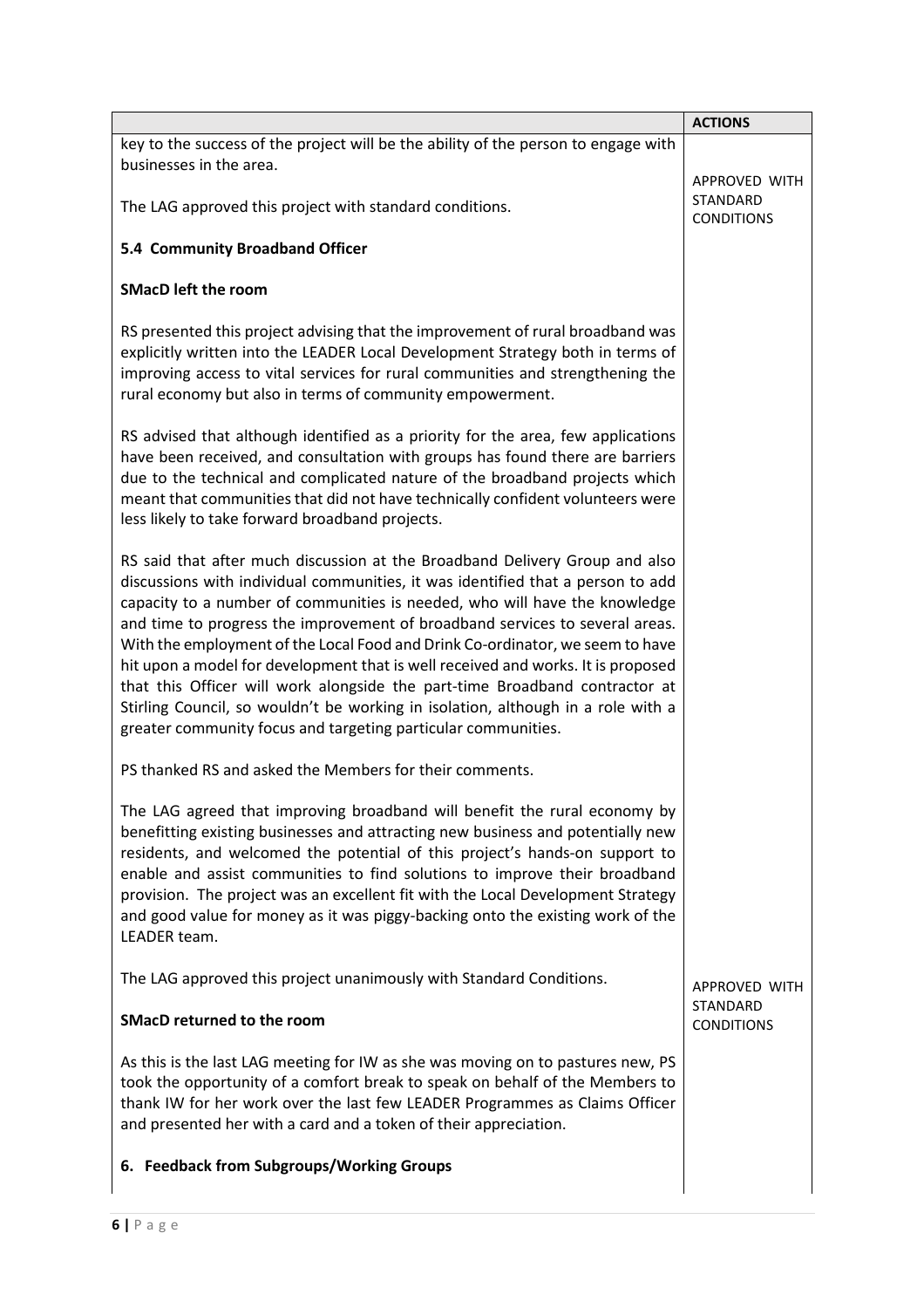|                                                                                                                                                                                                                                                                                                                                                                                                                                                                                                                                                                                                                                                                                                                                                                                                                                                                                                                                                   | <b>ACTIONS</b>                        |
|---------------------------------------------------------------------------------------------------------------------------------------------------------------------------------------------------------------------------------------------------------------------------------------------------------------------------------------------------------------------------------------------------------------------------------------------------------------------------------------------------------------------------------------------------------------------------------------------------------------------------------------------------------------------------------------------------------------------------------------------------------------------------------------------------------------------------------------------------------------------------------------------------------------------------------------------------|---------------------------------------|
| <b>6.1 Strategic Activity Group</b>                                                                                                                                                                                                                                                                                                                                                                                                                                                                                                                                                                                                                                                                                                                                                                                                                                                                                                               |                                       |
| AMK advised that the Strategic Activity Group has managed to squeeze two<br>meetings in between the last and this LAG meeting. In addition to the two LAG<br>led projects at today's meeting the group have been keeping an eye on the 112<br>Expressions of Interest which have been received. The group had also been<br>discussing some large cycling infrastructure related capital projects expected for<br>the December LAG meeting - including a very large one in Bowling in West<br>Dumbartonshire.                                                                                                                                                                                                                                                                                                                                                                                                                                      |                                       |
| A project AMK wanted to discuss with the LAG was the Japanese Garden in<br>Clackmannanshire. This was approved in November 2016 to fund the approach<br>and gate into the Gardens. The Applicant already had planning permission but<br>Clackmannanshire Council's Roads Department had overruled the permission<br>due to the access off the A91 as it was classed as too dangerous and suggested<br>that the entrance to the Garden should be rerouted to the back of the Garden.<br>This would mean that the stone wall would have to be knocked through, a new<br>gate to be constructed and new signage for directing visitors to the Garden would<br>have to be made. AMK advised that as these were significant changes to the<br>original project, LAG approval had to be sought. AMK distributed the plans to<br>allow the Members to see what was now required for this project to go ahead<br>and changes between the budget headings. |                                       |
| Also, the Applicant would like to add to the costs a Project Manager to ensure<br>the works are carried out smoothly $-$ a position for 6 months and £8K more to<br>the Application, and asked the LAG for its thoughts.                                                                                                                                                                                                                                                                                                                                                                                                                                                                                                                                                                                                                                                                                                                          |                                       |
| The LAG are still very keen on the project going ahead and being supported by<br>LEADER, as the gardens could have great economic impact to the surrounding<br>villages.                                                                                                                                                                                                                                                                                                                                                                                                                                                                                                                                                                                                                                                                                                                                                                          |                                       |
| AMK informed the LAG that not all the match is yet in place as confirmation is<br>now due in November. The Applicant has advised that the Garden will be<br>officially opened in May 2018 and are working to this deadline.                                                                                                                                                                                                                                                                                                                                                                                                                                                                                                                                                                                                                                                                                                                       |                                       |
| The LAG unanimously approved the change to the entrance arrangements and<br>increased costs as proposed. The LAG also unanimously agreed to grant the extra<br>£8K for the project management costs as they agreed the importance of this<br>change being managed correctly.                                                                                                                                                                                                                                                                                                                                                                                                                                                                                                                                                                                                                                                                      | <b>CHANGE</b><br>то<br>PROJECT AGREED |
| <b>6.2 Communications Working Group</b>                                                                                                                                                                                                                                                                                                                                                                                                                                                                                                                                                                                                                                                                                                                                                                                                                                                                                                           |                                       |
| NK gave the LAG an update on the communications work she has been leading<br>on since she started in post. She has been representing the LAG on the Scottish<br>LEADER Working Group which has been working on: templates for LAG usage,<br>social media tips guide, guidance on video, farm diversification events,<br>promoting nationally and locally in each area, made a short video on FVL's tea<br>plantation project, driving up FVL's Facebook 'likes'.                                                                                                                                                                                                                                                                                                                                                                                                                                                                                  |                                       |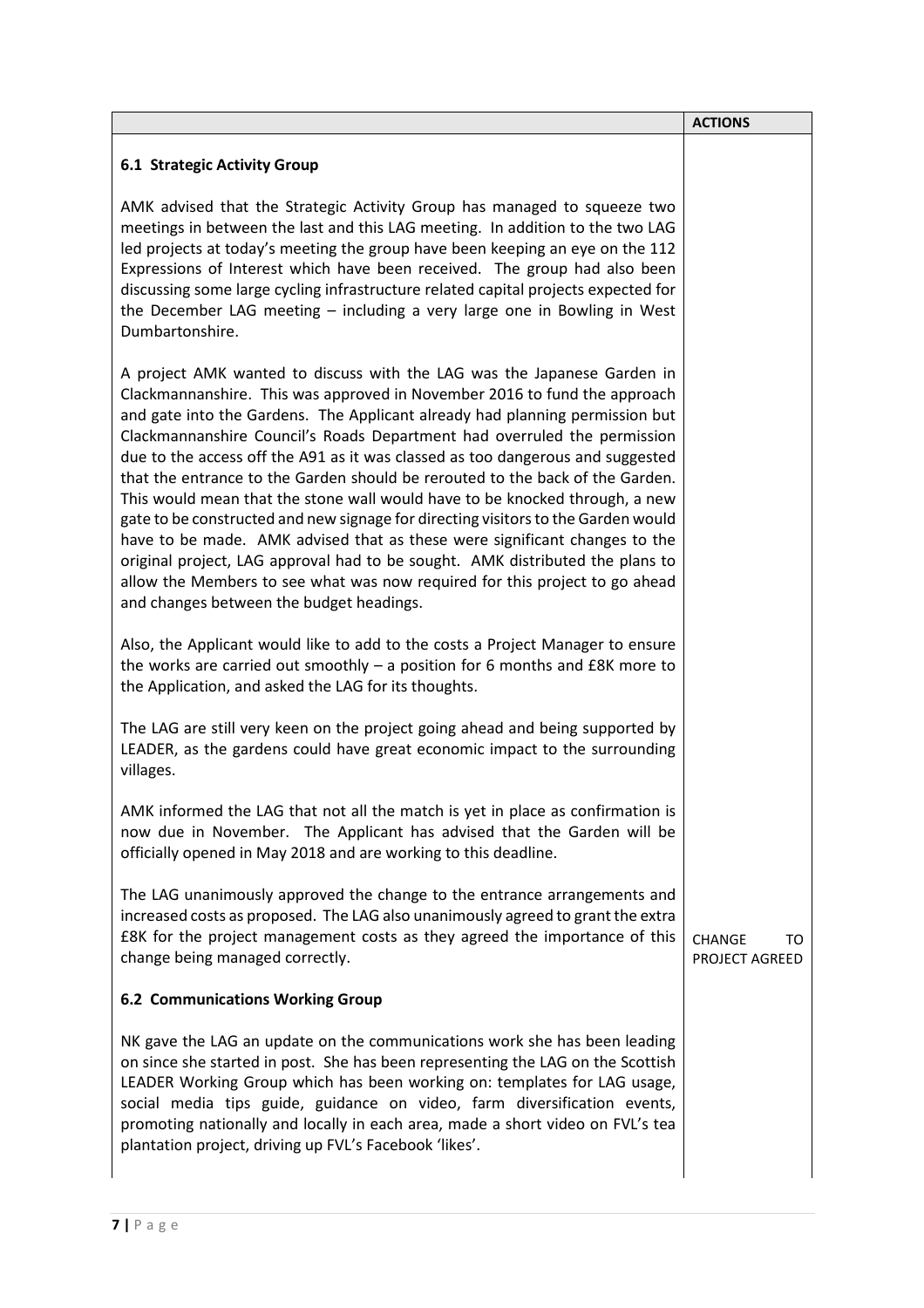|                                                                                                                                                                                                                                                                                                                                                                                                                                                                                                                                          | <b>ACTIONS</b>                 |
|------------------------------------------------------------------------------------------------------------------------------------------------------------------------------------------------------------------------------------------------------------------------------------------------------------------------------------------------------------------------------------------------------------------------------------------------------------------------------------------------------------------------------------------|--------------------------------|
| NK then asked the LAG if, and how, they communicated the LEADER<br>message/spread good news stories about projects. A show of hands re social<br>media use such as Facebook showed some LAG members were quite active,<br>some less so. NK suggested that those who do use social media liked the FVL<br>LEADER facebook page and share our posts when possible, and followed us on<br>Twitter/retweeting if comfortable.                                                                                                                |                                |
| SMac suggested she contacted the SC marketing officer to see how they could<br>support the LEADER communications.                                                                                                                                                                                                                                                                                                                                                                                                                        | NK TO CONTACT<br>LISA CAMPBELL |
| 6.3 Local Food and Drink Strategy                                                                                                                                                                                                                                                                                                                                                                                                                                                                                                        |                                |
| AR gave a presentation on what she has been doing as the FVL Local Food and<br>Drink Co-ordinator.                                                                                                                                                                                                                                                                                                                                                                                                                                       |                                |
| AR explained that she has been guided by the Steering Group, made up of LH,<br>AMK, CMcG, CB, BMcC, SMacD (or KB) and Forth Environment Link. Her activity<br>to date has been made up of meetings, information gathering by attending<br>national and local events and starting the pull together the outline of the<br>strategy.                                                                                                                                                                                                       |                                |
| As part of her research, Stirling Council has asked her to help them find potential<br>projects to apply to their £50K for shared kitchen facilities fund and she had been<br>helping to identify possible projects, including possible mobile kitchen facilities -<br>potentially Council owned and hired out at reasonable rates to businesses,<br>organisations, or community groups to showcase their good food practices for<br>use at events/festivals - and a low-risk, safe space option for existing food<br>businesses to try. |                                |
| AR displayed photos of Borrowmeadow Farm which is derelict but is located<br>close to the shore-line at Forthside and owned by Stirling Council which has the<br>potential to be rejuvenated into a city farm with rentable space/service<br>building/bunk house/outside event space with WCs/outdoor picnic area and<br>outdoor market area.                                                                                                                                                                                            |                                |
| AR reported on the Local Food Business Network meeting (LFDC), held on 12<br>This is a continuation of the regular meetings that Forth<br>September.<br>Environment Link have set up and facilitated in the past. Included a range of<br>producers, farmers, retailers, and processors from across the region.                                                                                                                                                                                                                           |                                |
| The meeting purpose was to facilitate networking and catch-up amongst<br>members, inform the group of any relevant food news and updates (from Stirling<br>Council, FVL LEADER, and Forth Environment Link), get feedback for the Strategy,<br>and attend a Connect Local workshop on branding and marketing.                                                                                                                                                                                                                            |                                |
| Feedback for the Strategy centred around the questions of barriers to starting up<br>and scaling up a food business. The main needs identified are as follows:                                                                                                                                                                                                                                                                                                                                                                           |                                |
| Flexible, low-risk commercial kitchen space                                                                                                                                                                                                                                                                                                                                                                                                                                                                                              |                                |